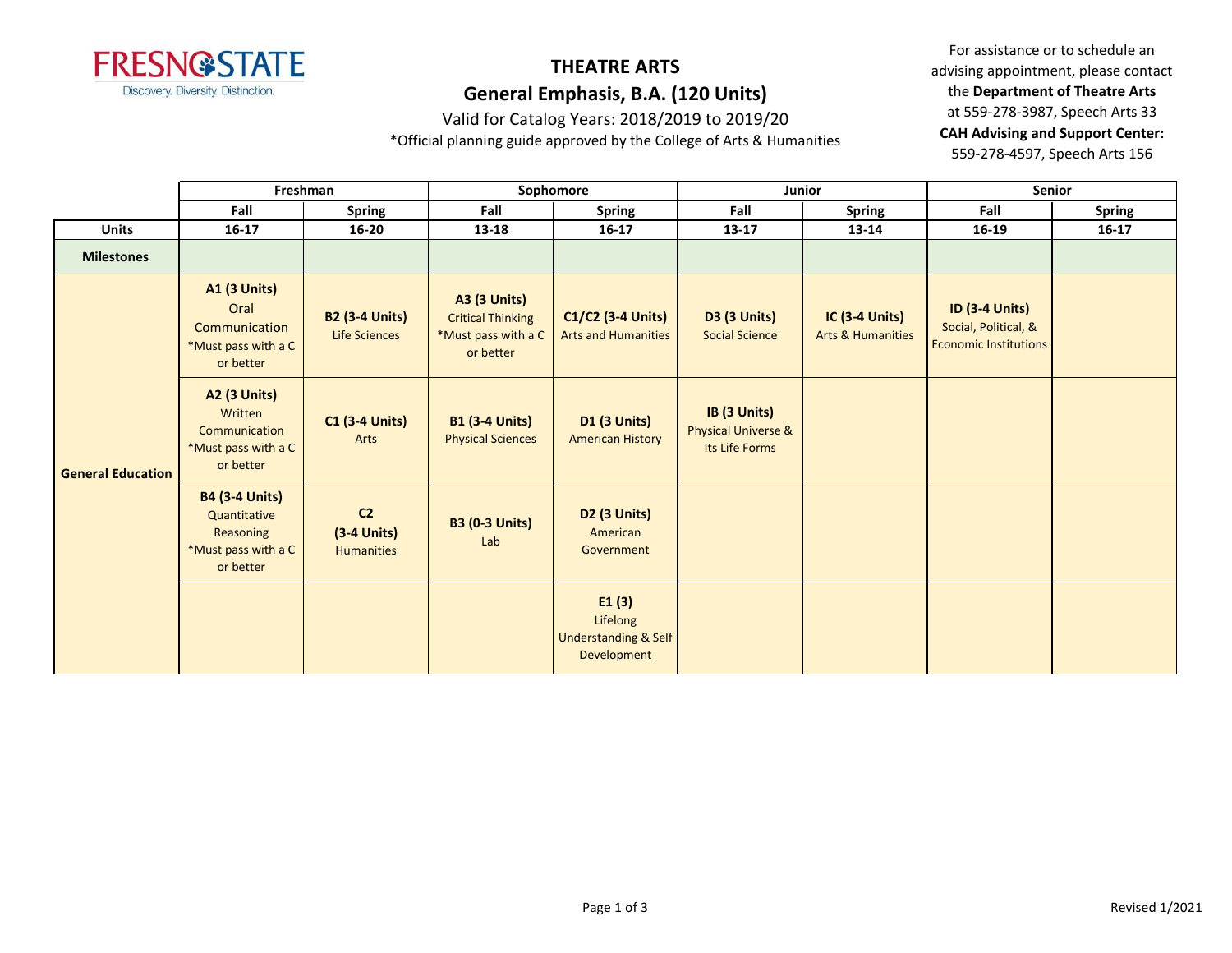

Valid for Catalog Years: 2018/2019 to 2019/20

\*Official planning guide approved by the College of Arts & Humanities

|  |                                                               |                                      | Freshman                                                                                                                            |                                      | Sophomore                                            | Junior                                                                                                                     |                                                                           | <b>Senior</b>                                                                                                                    |                                                                                                                 |
|--|---------------------------------------------------------------|--------------------------------------|-------------------------------------------------------------------------------------------------------------------------------------|--------------------------------------|------------------------------------------------------|----------------------------------------------------------------------------------------------------------------------------|---------------------------------------------------------------------------|----------------------------------------------------------------------------------------------------------------------------------|-----------------------------------------------------------------------------------------------------------------|
|  |                                                               | Fall                                 | <b>Spring</b>                                                                                                                       | Fall                                 | <b>Spring</b>                                        | Fall                                                                                                                       | <b>Spring</b>                                                             | Fall                                                                                                                             | <b>Spring</b>                                                                                                   |
|  | <b>Units</b>                                                  | $16 - 17$                            | $16 - 20$                                                                                                                           | 13-18                                | $16 - 17$                                            | $13 - 17$                                                                                                                  | 13-14                                                                     | 16-19                                                                                                                            | $16-17$                                                                                                         |
|  | <b>DRAMA 10</b><br>(3 Units)                                  | <b>DRAMA 34</b><br>(3 Units)         | Group 1<br>(6 Units)<br><b>DANCE 20; DRAMA 30, 35,</b><br>132, 136, or 138B<br>*See course catalog for prerequisite<br>requirements |                                      | <b>DRAMA 139</b><br>(3 Units)<br>[Pre-Req: DRAMA 33] | DRAMA 110<br>(3 Units)                                                                                                     | <b>DRAMA 185</b><br>(3 Units)                                             | <b>DRAMA 186</b><br>(3 Units)<br>[Pre-Req: DRAMA<br>163]                                                                         |                                                                                                                 |
|  | <b>Major</b>                                                  | <b>DRAMA 33</b><br>(3 Units)         | <b>DRAMA 15 or 115</b><br>$(1$ Unit)                                                                                                | <b>DRAMA 15 or 115</b><br>$(1$ Unit) | <b>DRAMA 15 or 115</b><br>$(1$ Unit)                 |                                                                                                                            | DRAMA 163<br>(3 Units)<br>[Pre-Req: GE<br>Foundation &<br>Breadth Area C] |                                                                                                                                  | Approved<br><b>Electives</b><br>(3 Units)<br>*Except DRAMA<br>15/115 and 89/189;<br>see advisor for<br>approval |
|  |                                                               | <b>DRAMA 15 or 115</b><br>$(1$ Unit) |                                                                                                                                     |                                      |                                                      | <b>Group 2</b><br>(6 Units)<br>DRAMA 41, 134A, 134B, 180A, or 182A<br>*See course catalog for prerequisite<br>requirements |                                                                           | Group 3<br>(6 Units)<br>DANCE 160; DRAMA 131, 137,<br>138A, 151, or 188T<br>*See course catalog for prerequisite<br>requirements |                                                                                                                 |
|  |                                                               |                                      |                                                                                                                                     |                                      |                                                      | <b>DRAMA 15 or 115</b><br>$(1$ Unit)                                                                                       | <b>DRAMA 15 or 115</b><br>$(1$ Unit)                                      | <b>DRAMA 15 or 115</b><br>$(1$ Unit)                                                                                             | <b>DRAMA 15 or 115</b><br>$(1$ Unit)                                                                            |
|  | <b>Additional</b><br><b>Graduation</b><br><b>Requirements</b> |                                      | <b>Elective</b>                                                                                                                     | <b>Elective</b>                      |                                                      | <b>UDWS (0-4 Units)</b><br>*Upper Division<br><b>Writing Exam</b><br>OR "W" Course (must<br>pass with a C or<br>better)    |                                                                           | <b>Elective</b>                                                                                                                  | MI (3 Units)<br>Multicultural/<br>International                                                                 |
|  |                                                               |                                      |                                                                                                                                     |                                      |                                                      |                                                                                                                            |                                                                           | <b>Elective</b>                                                                                                                  | <b>Elective</b>                                                                                                 |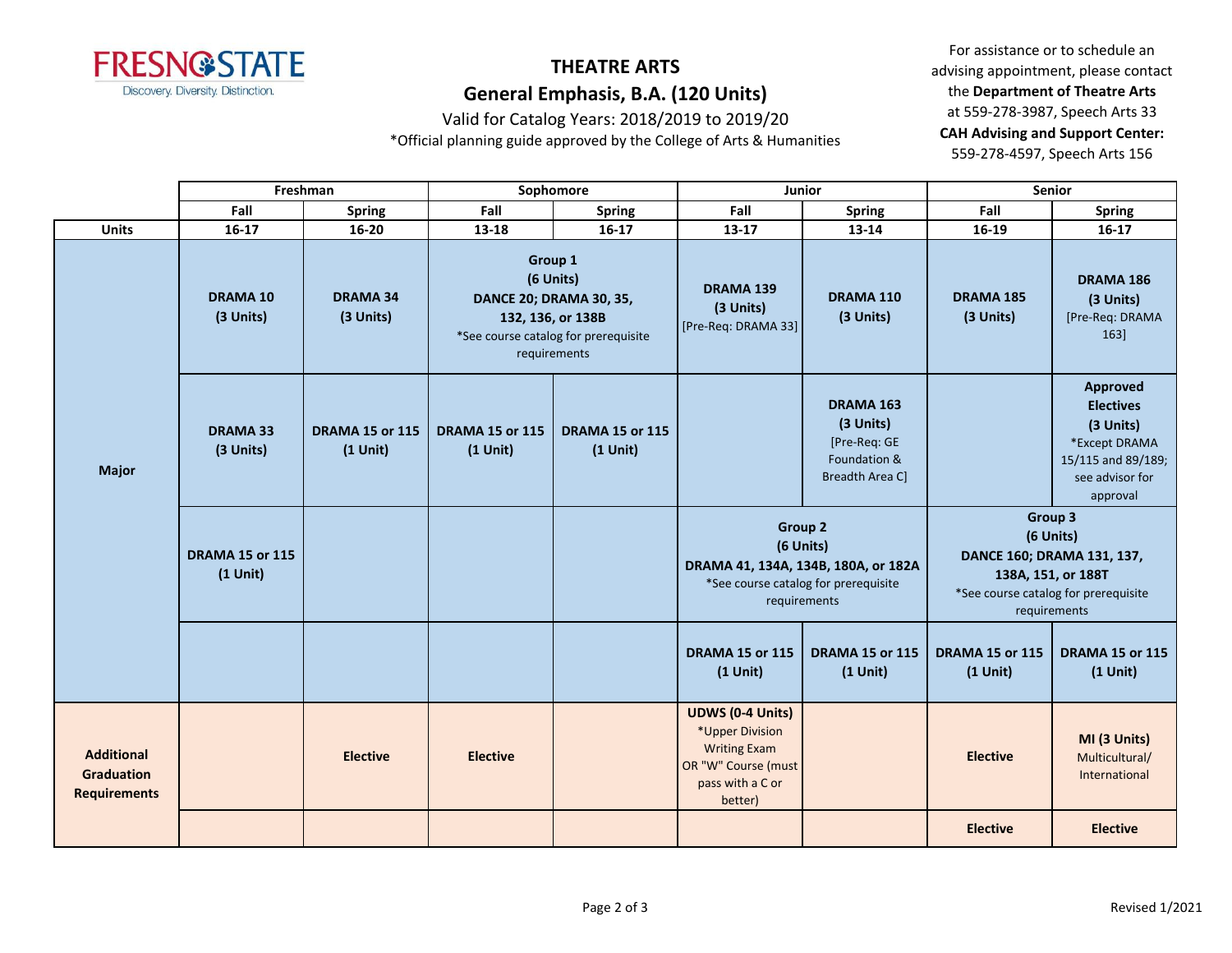

Valid for Catalog Years: 2018/2019 to 2019/20

\*Official planning guide approved by the College of Arts & Humanities

For assistance or to schedule an advising appointment, please contact the **Department of Theatre Arts** at 559-278-3987, Speech Arts 33 **CAH Advising and Support Center:**  559-278-4597, Speech Arts 156

|              |       | Freshman      | Sophomore      |                                   | Junior         |               | Senior |               |
|--------------|-------|---------------|----------------|-----------------------------------|----------------|---------------|--------|---------------|
|              | Fall  | <b>Spring</b> | Fall           | <b>Spring</b>                     | - -<br>Fall    | <b>Spring</b> | Fall   | <b>Spring</b> |
| <b>Units</b> | 16-17 | 16-20         | 12.10<br>T2-T0 | $\overline{\phantom{a}}$<br>16-17 | 12.17<br>19-TV | 13-14         | 16-19  | $16 - 17$     |

#### **FOOTNOTES:**

**Prerequisites/Corequisites:** Other restrictions may apply. Please see your course catalog for detailed prerequisite/corequisite requirements.

**Grade Requirements:** CR/NC grading is not permitted in the Theatre Arts major.

Electives (16 units): Units in this area may be used toward a double major or minor. Students must earn a minimum of 120 units total to graduate. The number of required elective units may vary, depending on the amount of units earned from major and GE courses.

Upper Division Writing Skills requirement (UDWS): All undergraduate students must demonstrate competency in writing skills by passing the Upper Division Writing Exam (UDWE) or by obtaining a C or better in an approved upper division writing course, identified by the letter "W."

Substitutions: If substitutions/exceptions/waivers are made for any major courses that also meet GE and/or the Multicultural/International graduation requirement, the student is responsible for completing additional courses to satisfy the respective areas (GE and/or MI). This also includes the upperdivision writing requirement.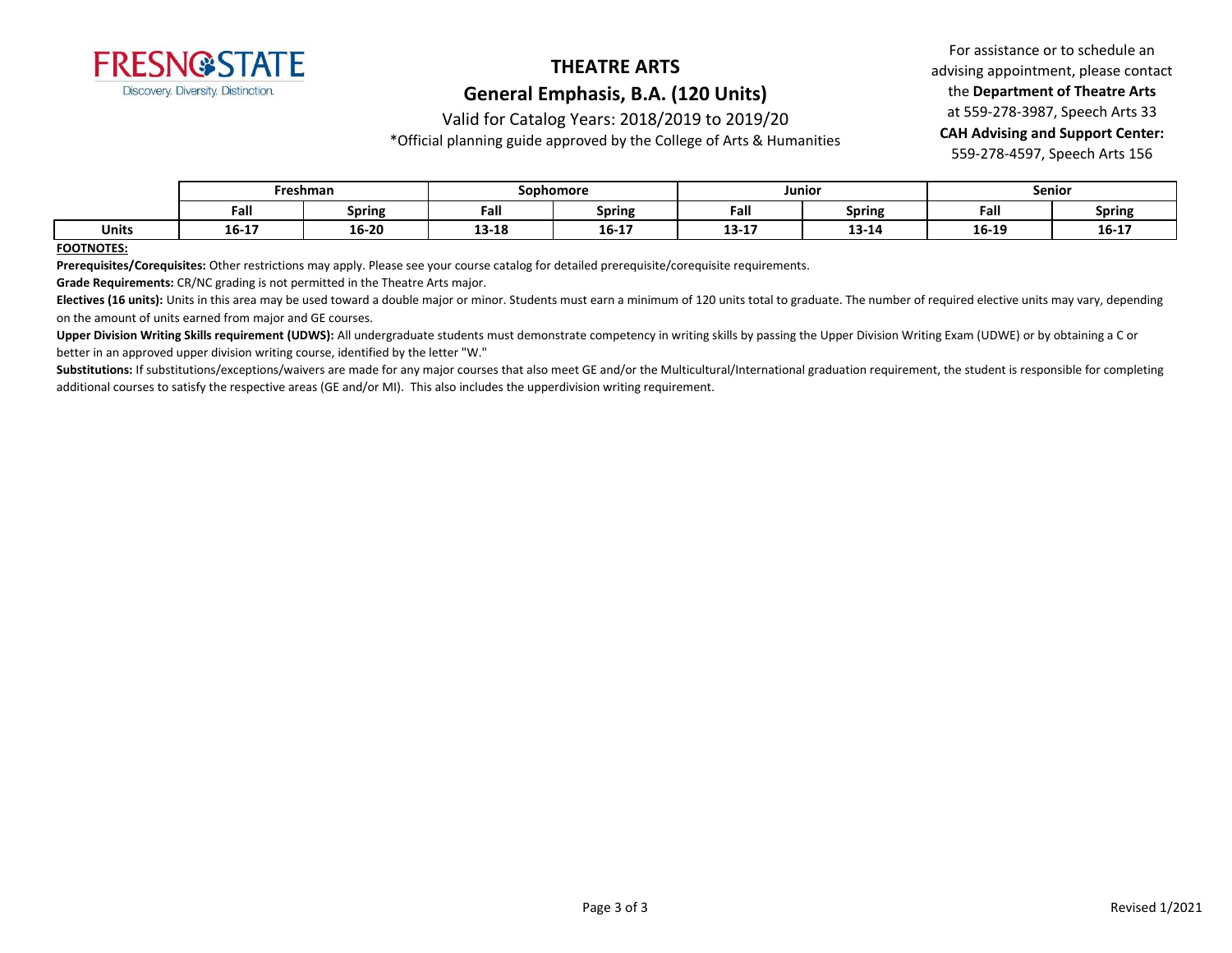

Valid for Catalog Years: 2012/2013 to 2017/2018

\*Official planning guide approved by the College of Arts & Humanities

|                  | Freshman                                                                            |                                                      | Sophomore                                                                           |                                                                     | Junior                                                           |                                                       | <b>Senior</b>                                                                 |                                                 |
|------------------|-------------------------------------------------------------------------------------|------------------------------------------------------|-------------------------------------------------------------------------------------|---------------------------------------------------------------------|------------------------------------------------------------------|-------------------------------------------------------|-------------------------------------------------------------------------------|-------------------------------------------------|
|                  | Fall                                                                                | <b>Spring</b>                                        | Fall                                                                                | <b>Spring</b>                                                       | Fall                                                             | <b>Spring</b>                                         | Fall                                                                          | <b>Spring</b>                                   |
| <b>Units</b>     | $16 - 17$                                                                           | $16 - 20$                                            | 13-18                                                                               | $16 - 17$                                                           | $13 - 17$                                                        | 13-14                                                 | $16-19$                                                                       | $16 - 17$                                       |
|                  | AI (3 UMIS)<br>Oral<br>Communication<br>*Must pass with a C<br>$\alpha$ hattor      | <b>B2 (3-4 Units)</b><br>Life Sciences               | <b>A3 (3 Units)</b><br><b>Critical Thinking</b><br>*Must pass with a C<br>or better | $C1/C2$ (3-4 Units)<br><b>Arts and Humanities</b>                   | <b>D3 (3 Units)</b><br><b>Social Science</b>                     | <b>IC (3-4 Units)</b><br><b>Arts &amp; Humanities</b> | <b>ID (3-4 Units)</b><br>Social, Political, &<br><b>Economic Institutions</b> | MI (3 Units)<br>Multicultural/<br>International |
| General          | <b>A2 (3 Units)</b><br>Written<br>Communication<br>*Must pass with a C<br>or better | <b>C1 (3-4 Units)</b><br>Arts                        | <b>B1 (3-4 Units)</b><br><b>Physical Sciences</b>                                   | <b>D1 (3 Units)</b><br><b>American History</b>                      | IB (3 Units)<br><b>Physical Universe &amp;</b><br>Its Life Forms |                                                       |                                                                               |                                                 |
| <b>Education</b> | <b>B4 (3-4 Units)</b><br>Quantitative<br>Reasoning<br>*Must pass with a C           | C <sub>2</sub><br>$(3-4$ Units)<br><b>Humanities</b> | <b>B3 (0-3 Units)</b><br>Lab                                                        | D <sub>2</sub> (3 Units)<br>American<br>Government                  |                                                                  |                                                       |                                                                               |                                                 |
|                  |                                                                                     |                                                      |                                                                                     | E1(3)<br>Lifelong<br><b>Understanding &amp; Self</b><br>Development |                                                                  |                                                       |                                                                               |                                                 |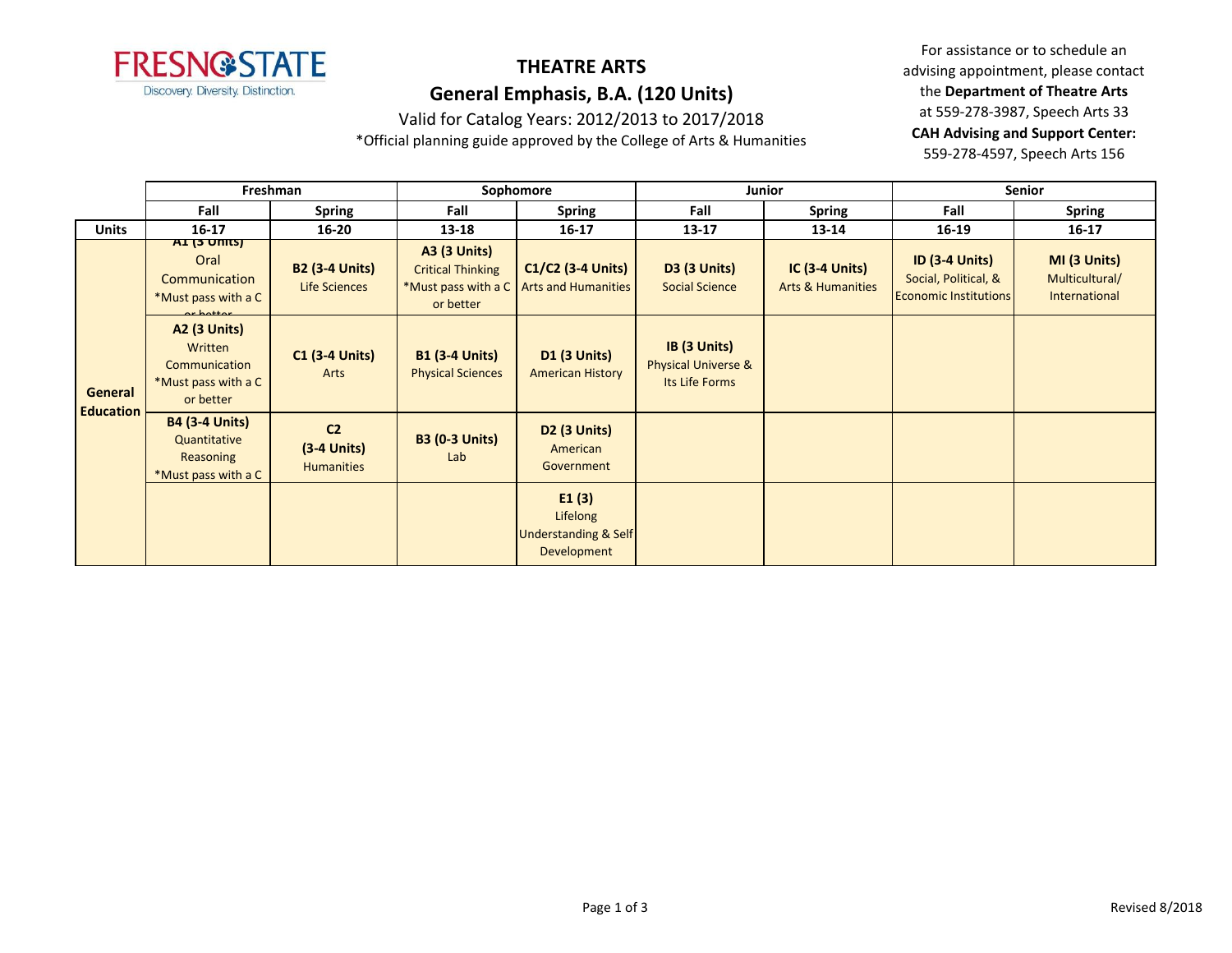

Valid for Catalog Years: 2012/2013 to 2017/2018

\*Official planning guide approved by the College of Arts & Humanities

|                  | Freshman                             |                                      | Sophomore                              |                                                                                        | Junior                                                                                                                  |                                                                                         | <b>Senior</b>                                                                                                                 |                                                                                                           |
|------------------|--------------------------------------|--------------------------------------|----------------------------------------|----------------------------------------------------------------------------------------|-------------------------------------------------------------------------------------------------------------------------|-----------------------------------------------------------------------------------------|-------------------------------------------------------------------------------------------------------------------------------|-----------------------------------------------------------------------------------------------------------|
|                  | Fall                                 | <b>Spring</b>                        | Fall                                   | <b>Spring</b>                                                                          | Fall                                                                                                                    | <b>Spring</b>                                                                           | Fall                                                                                                                          | <b>Spring</b>                                                                                             |
| <b>Units</b>     | $16 - 17$                            | $16 - 20$                            | 13-18                                  | $16-17$                                                                                | $13 - 17$                                                                                                               | 13-14                                                                                   | 16-19                                                                                                                         | $16-17$                                                                                                   |
|                  | <b>DRAMA 10 (3)</b><br>Units)        | <b>DRAMA 34</b><br>(3 Units)         | Group 1 (6 Units)<br>132, 136, or 138B | <b>DANCE 20; DRAMA 30, 35,</b><br>*See course catalog for prerequisite<br>requirements | <b>DRAMA 139</b><br>(3 Units)<br>[Pre-Req: DRAMA 33]                                                                    | <b>DRAMA 110 (3)</b><br>Units)                                                          | <b>DRAMA 185</b><br>(3 Units)                                                                                                 | DRAMA 186 (3 Units)<br>[Pre-Req: DRAMA 163]                                                               |
| <b>Major</b>     | <b>DRAMA 33 (3)</b><br>Units)        | <b>DRAMA 15 or 115</b><br>$(1$ Unit) | <b>DRAMA 15 or 115</b><br>$(1$ Unit)   | <b>DRAMA 15 or 115</b><br>$(1$ Unit)                                                   |                                                                                                                         | <b>DRAMA 163 (3</b><br>Units)<br>[Pre-Req: GE<br>Foundation &<br><b>Breadth Area Cl</b> |                                                                                                                               | Approved<br><b>Electives (3 Units)</b><br>*Except DRAMA 15/115<br>and 89/189; see advisor<br>for approval |
| <b>Electives</b> | <b>DRAMA 15 or 115</b><br>$(1$ Unit) |                                      |                                        |                                                                                        | Group 2 (6 Units)<br>DRAMA 41, 134A, 134B, 180A, or 182A<br>*See course catalog for prerequisite<br>requirements        |                                                                                         | Group 3 (6 Units)<br>DANCE 160; DRAMA 131, 137,<br>138A, 151, or 188T<br>*See course catalog for prerequisite<br>requirements |                                                                                                           |
|                  |                                      |                                      |                                        |                                                                                        | <b>DRAMA 15 or 115</b><br>$(1$ Unit)                                                                                    | <b>DRAMA 15 or 115</b><br>$(1$ Unit)                                                    | <b>DRAMA 15 or 115</b><br>$(1$ Unit)                                                                                          | <b>DRAMA 15 or 115</b><br>$(1$ Unit)                                                                      |
|                  |                                      | <b>Elective</b>                      | <b>Elective</b>                        |                                                                                        | <b>UDWS (0-4 Units)</b><br>*Upper Division<br><b>Writing Exam</b><br>OR "W" Course (must<br>pass with a C or<br>better) |                                                                                         | <b>Elective</b>                                                                                                               | <b>Elective</b>                                                                                           |
|                  |                                      |                                      |                                        |                                                                                        |                                                                                                                         |                                                                                         | <b>Elective</b>                                                                                                               |                                                                                                           |